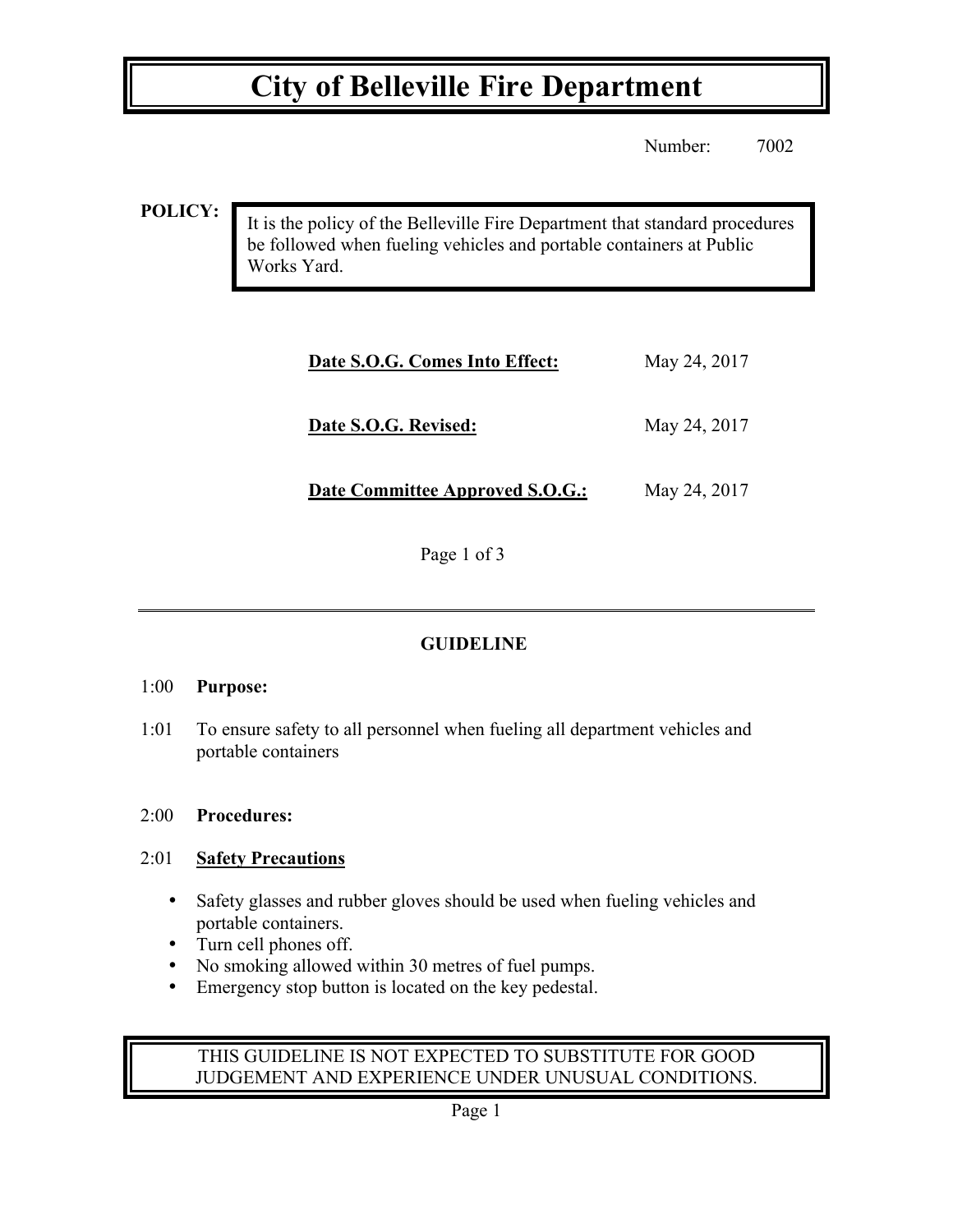# **City of Belleville Fire Department**

- Emergency electrical shut off button is located on the outside wall of the weigh scale house.
- You must remain in attendance until refueling is finished.
- Do not alter the nozzle or insert objects that modify operation.
- Do not overfill fuel tank, ease up on nozzle trigger when filling the top portion of the tank.
- All portable containers must be CSA approved.
- The eye wash station is located in the scale house (normally open Monday to Friday 7:30am-16:30pm).
- Use of Cell Phones while refueling is prohibited.
- Pump #3 (gasoline) will not operate at the same time as Pump #2 (diesel).

#### 2:02 **Procedures for Fueling Vehicles**

- Drive slowly when entering and exiting the fuel dispensing area.
- Stop vehicle at the appropriate pump and turn off ignition.
- At the Key pedestal enter your employee number, insert vehicle chip key and remove, enter your 4 digit PIN and enter fuel pump number (#1 coloured diesel, #2 clear diesel, #3 gasoline) you want.
- Remove nozzle from authorized pump and turn lever on to activate pump.
- Begin fuelling vehicle.
- When fuelling is complete, turn lever to off position and return nozzle to pump.
- Ensure vehicle tank is capped.

#### 2:02 **Procedures for Fuelling Portable Containers**

- Drive slowly when entering and exiting the fuel dispensing area.
- Stop vehicle at the appropriate pump and turn off ignition.
- Remove portable container from vehicle and place on concrete pad.
- At the Key pedestal enter your employee number, insert vehicle chip key and remove, enter your 4 digit PIN and enter fuel pump number (#1 coloured diesel, #2 clear diesel, #3 gasoline) you want.
- Remove nozzle from authorized pump and turn lever on to activate pump.
- Begin fueling portable container.
- When fueling is complete, turn lever to off position and return nozzle to pump.
- Ensure portable container is capped.
- Return capped portable container to vehicle and secure.
- 2:03 **Emergency Procedures for Spills**

#### THIS GUIDELINE IS NOT EXPECTED TO SUBSTITUTE FOR GOOD JUDGEMENT AND EXPERIENCE UNDER UNUSUAL CONDITIONS.